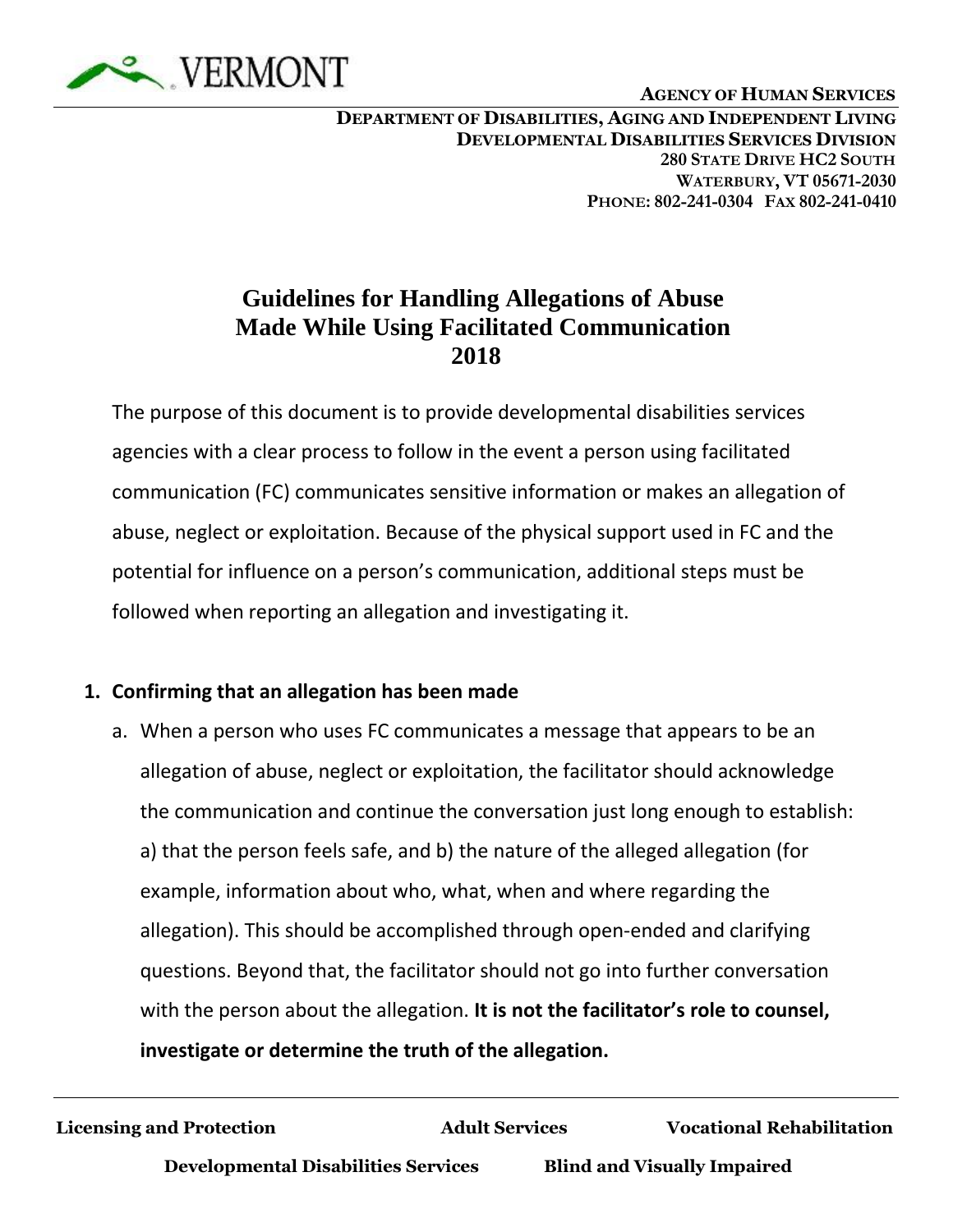At this point, the facilitator should end the conversation and inform the person that because of the seriousness of the communication, (i.e., that it involves the person's health and safety), the allegation will have to be reported it to an administrator in the agency. The facilitator should tell the person that he or she will be keep informed about what will happen next.

- b. The person's facilitator reports what has been communicated to their immediate supervisor. It is critical that there is actual transcript of the communication either in print or in handwriting if an electronic typing device was not used for communicating the message. The supervisor will review the transcript of the message to confirm that is an allegation of suspected abuse, neglect or exploitation. The supervisor will consult with the appropriate administrative staff in the agency whose role it is to handle the reporting of allegations. In most circumstances, the agency should explain to the person who made the allegation that agency staff are mandatory reporters and that a report is being made to protective services.
- c. The communication must be carefully reviewed to ensure that the message is an allegation. The following types of communication will need follow-up before an allegation is reported:
	- i. The message is incomplete such as: "My home provider kicked."
	- ii. The message is telegraphic with parts of speech left out that would make the message clear – such as: "Joe hit stick me."
	- iii. The message is unclear  $-$  such as: "Joe was mad and had a stick."

2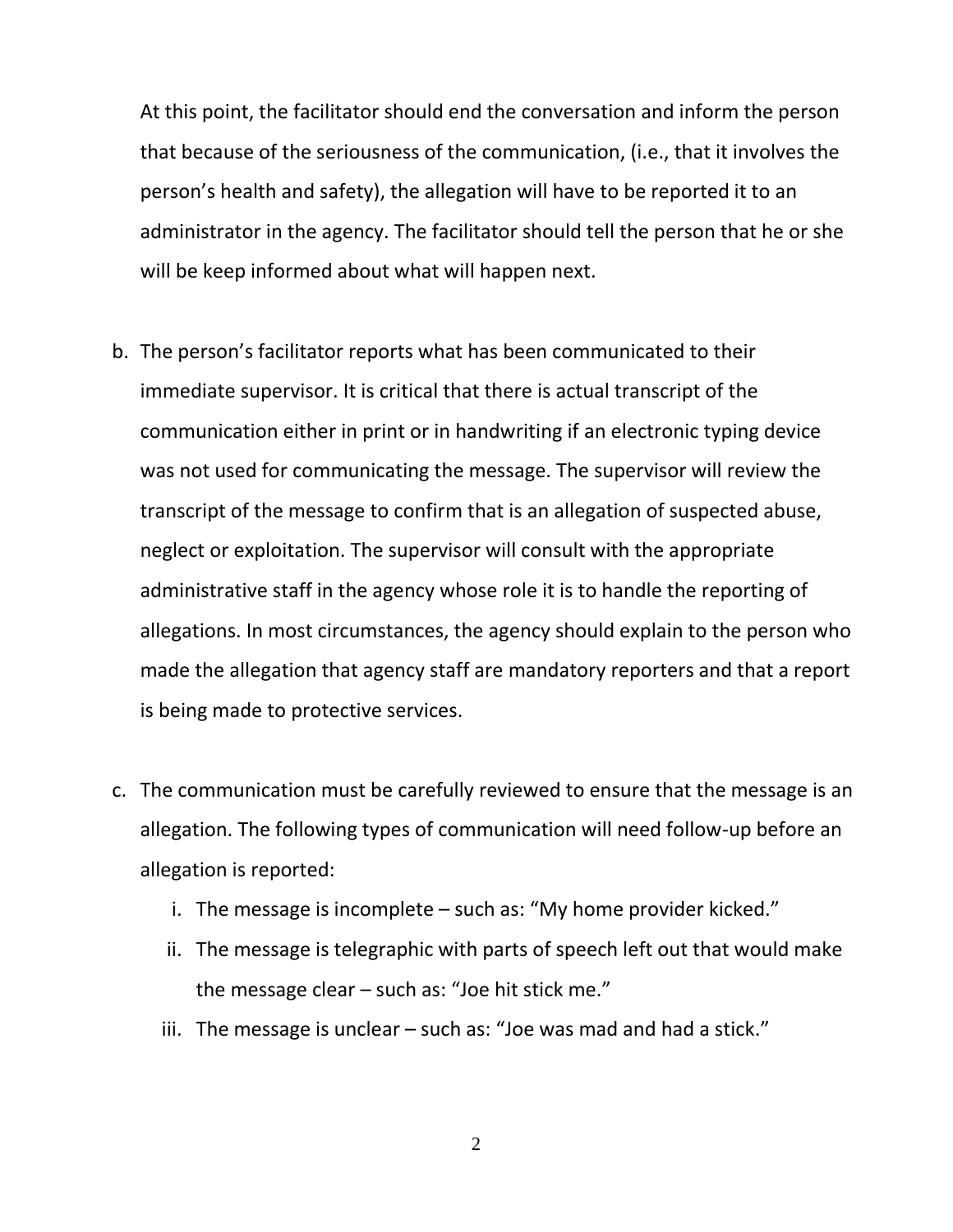d. If the message falls into one of the categories above, it is important to have the person clarify his or her message to ensure that the message is an allegation. This clarification would happen in a meeting with the facilitator's supervisor, person's case manager or appropriate administrative level staff person. It is best practice to not rely solely on a single facilitator for anyone who uses FC. In a situation involving an allegation of abuse, it is strongly advised that the person be supported by another facilitator. If a second facilitator is not available, then the first facilitator could continue to support the person, but the facilitator would not be involved in asking clarifying questions. That would be the role of the supervisory level staff person.

When asking clarifying questions, it is important to ask open-ended questions. Do not use a "yes"/"no" format because of the risk of potentially leading or influencing the person. Open-ended questions will also give the person more control over what they say and when.

During the interviews and throughout the investigation, it is important to provide support and encouragement to the person. It is recommended that facilitators "acknowledge the difficulty of talking about such sensitive information [and] show appreciation for the FC user's trust."<sup>1</sup>

e. If the communication is clarified and it is determined that an allegation has been made, then a report must be made to one of the following Agency of Human Services (AHS) departments:

 $\overline{a}$ 

<sup>&</sup>lt;sup>1</sup> "Handling Sensitive Information and Allegations of Abuse Typed by FC Users: Getting and Giving Support", Institute on Communication and Inclusion, Syracuse University.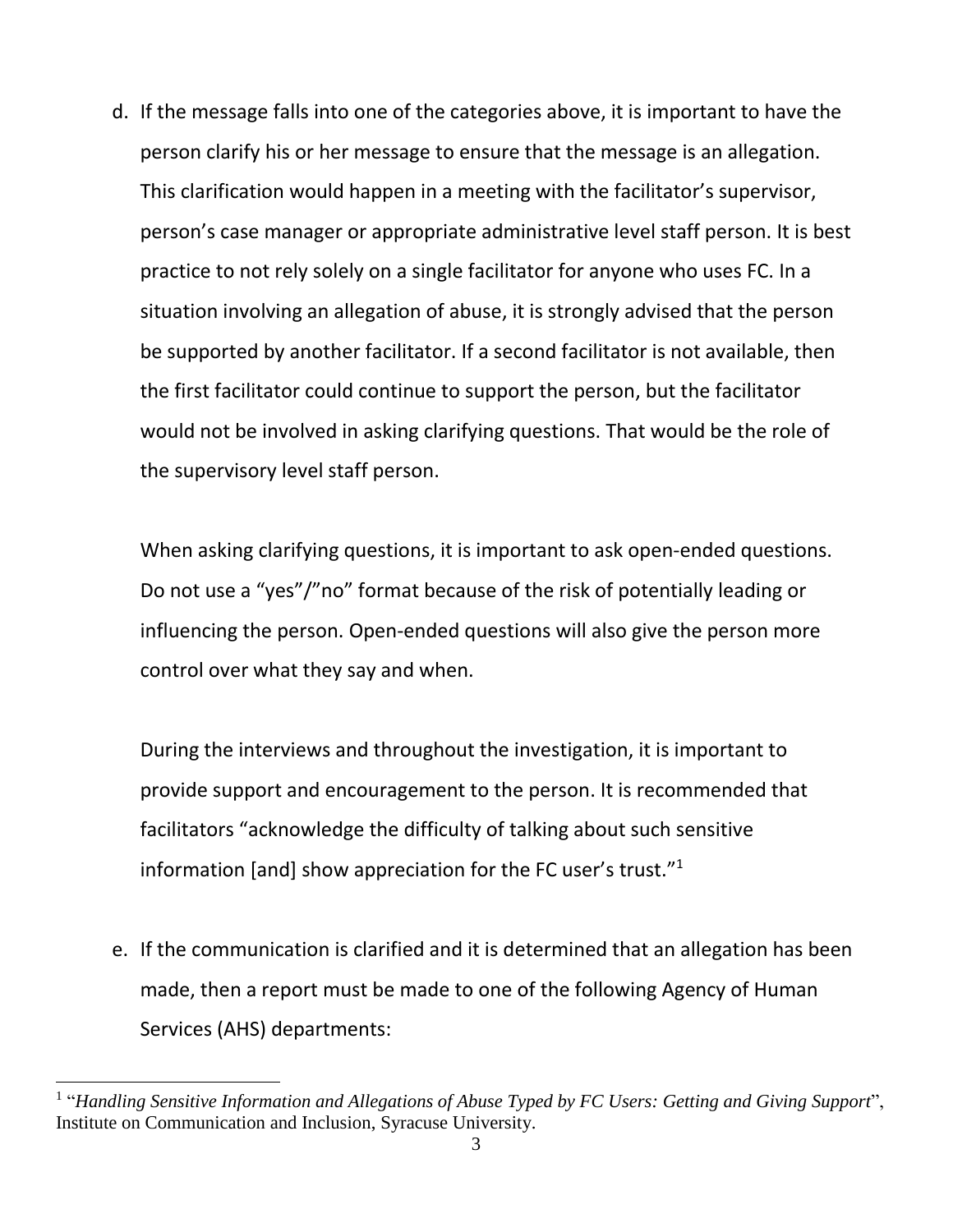- i. **[Vulnerable Adult and Elder Abuse, Neglect, and Exploitation Reporting](http://dlp.vermont.gov/aps/make-aps-report)  [Line](http://dlp.vermont.gov/aps/make-aps-report)**, [Adult Protective Services \(APS\),](http://dlp.vermont.gov/aps) Vermont Department of Disabilities, Aging, and Independent Living (DAIL) – **Call 1-800-564-1612, [e-mail](mailto:AHS.DAILDLPIntake@vermont.gov?subject=Report%20of%20Abuse%2C%20Neglect%20or%20Exploitation) the report, or submit a report through the [APS website.](http://dlp.vermont.gov/aps)** Contact APS when it is believed that a vulnerable adult was abused, neglected, or exploited, including actions (or inaction) taken by a person or persons.
- ii. **Child Abuse Reporting Line**[, Vermont Department for Children and](http://dcf.vermont.gov/protection/reporting)  [Families \(DCF\)](http://dcf.vermont.gov/protection/reporting) – **Call 1-800-649-5285 to make a report** (24 hours a day, 7 days a week). Contact the Child Abuse Reporting Line if you suspect that a child is being abused or neglected.

It is the role of these departments to investigate the truth of the allegation.

In addition to reporting the incident to AHS, the standard protocol of the service provider must be followed. As with all reports of alleged abuse, a critical incident report must be filed with the Developmental Disabilities Services Division/DAIL and the person's guardian notified, if there is one.

In addition, if a child or vulnerable adult is in a life-threatening situation or needs immediate intervention to protect the person from harm, call 911 so that law enforcement and medical personnel can get involved immediately. A report to APS or DCF can be made after emergency services have been provided. Law enforcement or an Attorney General Medicaid Fraud investigator may also be contacted by APS if the allegations indicate the need for a criminal and/or Medicaid fraud investigation.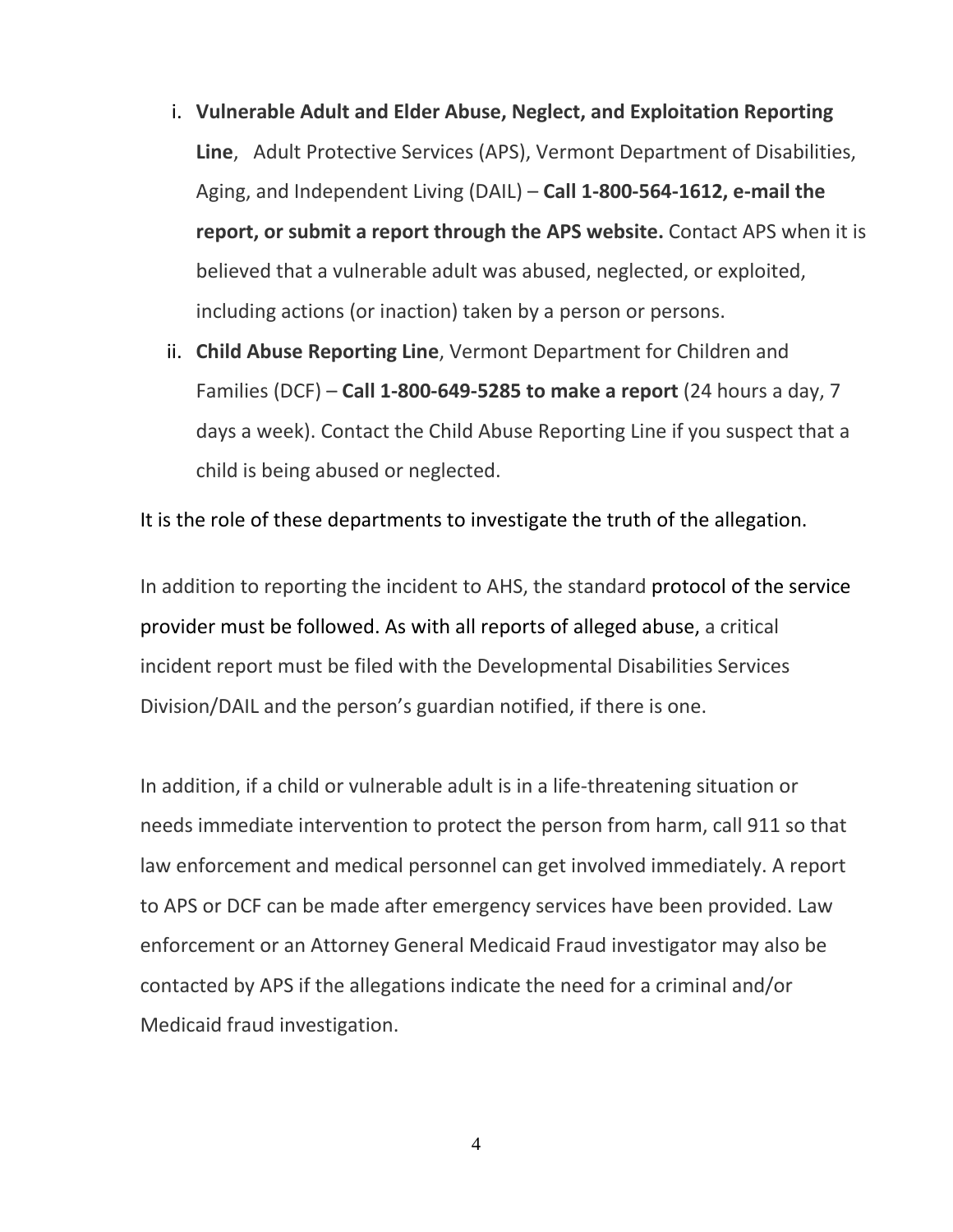## **2. The investigative process with the APS or DCF investigator**

- a. An interview is set up with the person who made the allegation. Depending on the experience of the investigator with people who use Augmentative and Alternative Communication (AAC) and FC, it may be necessary for a person at the agency to provide the investigator with basic information about FC so that he or she understands how the method works prior to meeting with the person.
- b. Transcripts of the person's communication related to the allegation are shared with the investigator.
- c. The person must have a "naïve" facilitator when being interviewed by the investigator. This is a facilitator who does not know any of the content or the topic related to the allegation. Identify who the "naïve" facilitator for the person will be in the interviews with the investigator. Because a critical step in the investigative process is to establish the authorship of the communication, (i.e., that the message with the allegation came from the person), it may be necessary to bring in a person from outside of the agency to be in this role of a "naïve" facilitator. This facilitator needs to have sufficient skills and experience with FC that they would be able to successfully support the person in the interview situation. If a naïve facilitator is not available at the agency, contact the communication specialist in the region where the agency is located.
	- **i. Western Vermont – Pascal Cheng**  HowardCenter 802-488-6527 – PascalCC@HowardCenter.org
	- **ii. Eastern Vermont – Harvey Lavoy**  Washington County Mental Health Services 802-793-4704 – HarveyL@WCMHS.org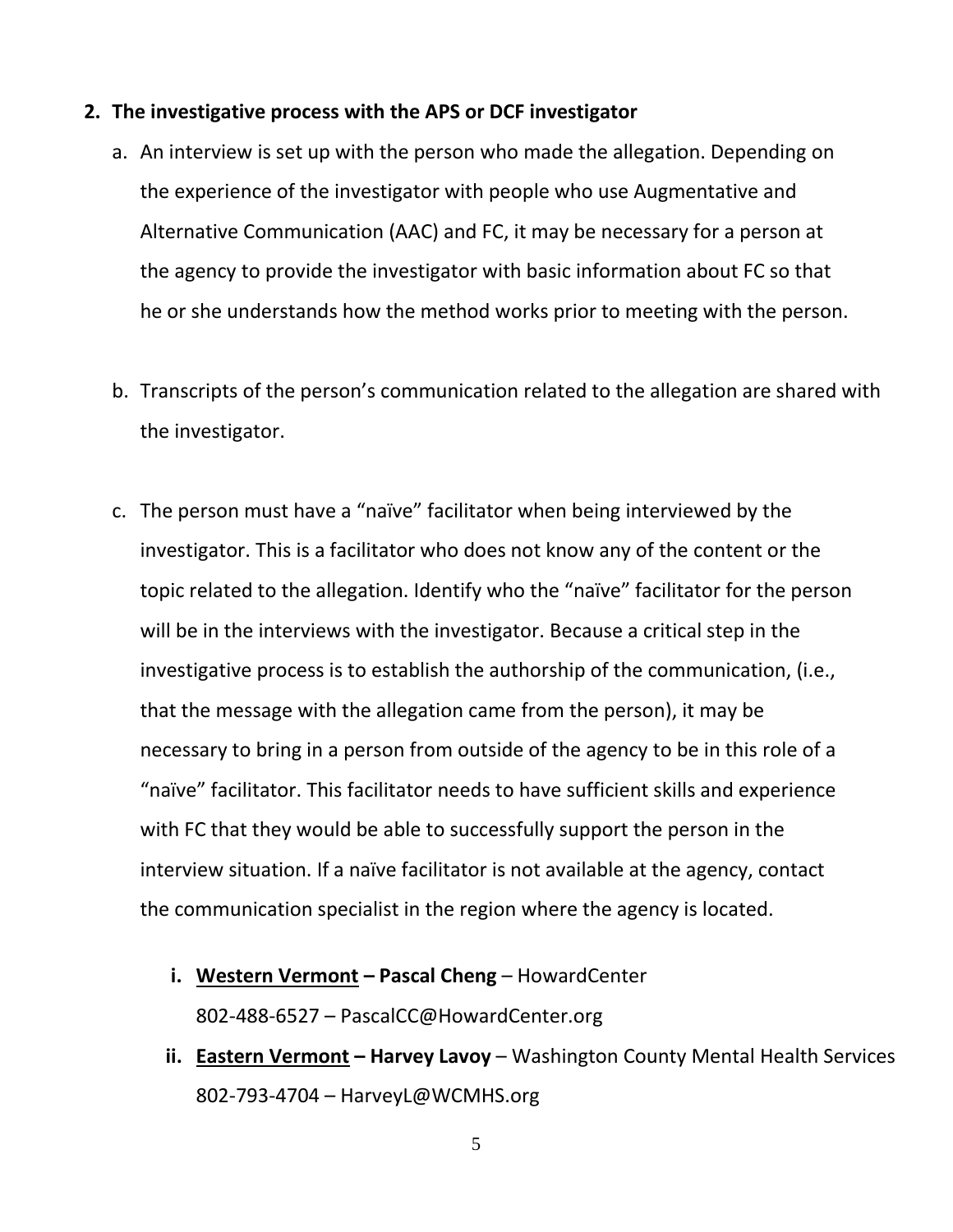d. Interview times are set up with the investigator. Multiple meetings may be necessary because the person may need time to feel comfortable communicating with the investigator and may need several meetings to answer all of the investigator's questions.

## **3. Following the interview**

- a. If the person is able to communicate the same information with the naïve facilitator as they did in their initial communication with their familiar facilitator, the APS or DCF investigator then proceeds with determining whether the allegation is true following usual investigative procedures.
- b. If the person is not able to validate the information with the naïve facilitator about the allegation that came from the initial communication about it, further actions need to be considered.

Some possible conclusions from this are:

- i. Communication did not come from the person and was influenced by the facilitator.
- ii. Communication did come from the person, but the person was not able to do successful message passing in this situation to establish authorship.
- iii. Communication did come from person but is not true (e.g., it may be a lie, fantasy, perception, etc.) Intentionality of the communication needs to be assessed.